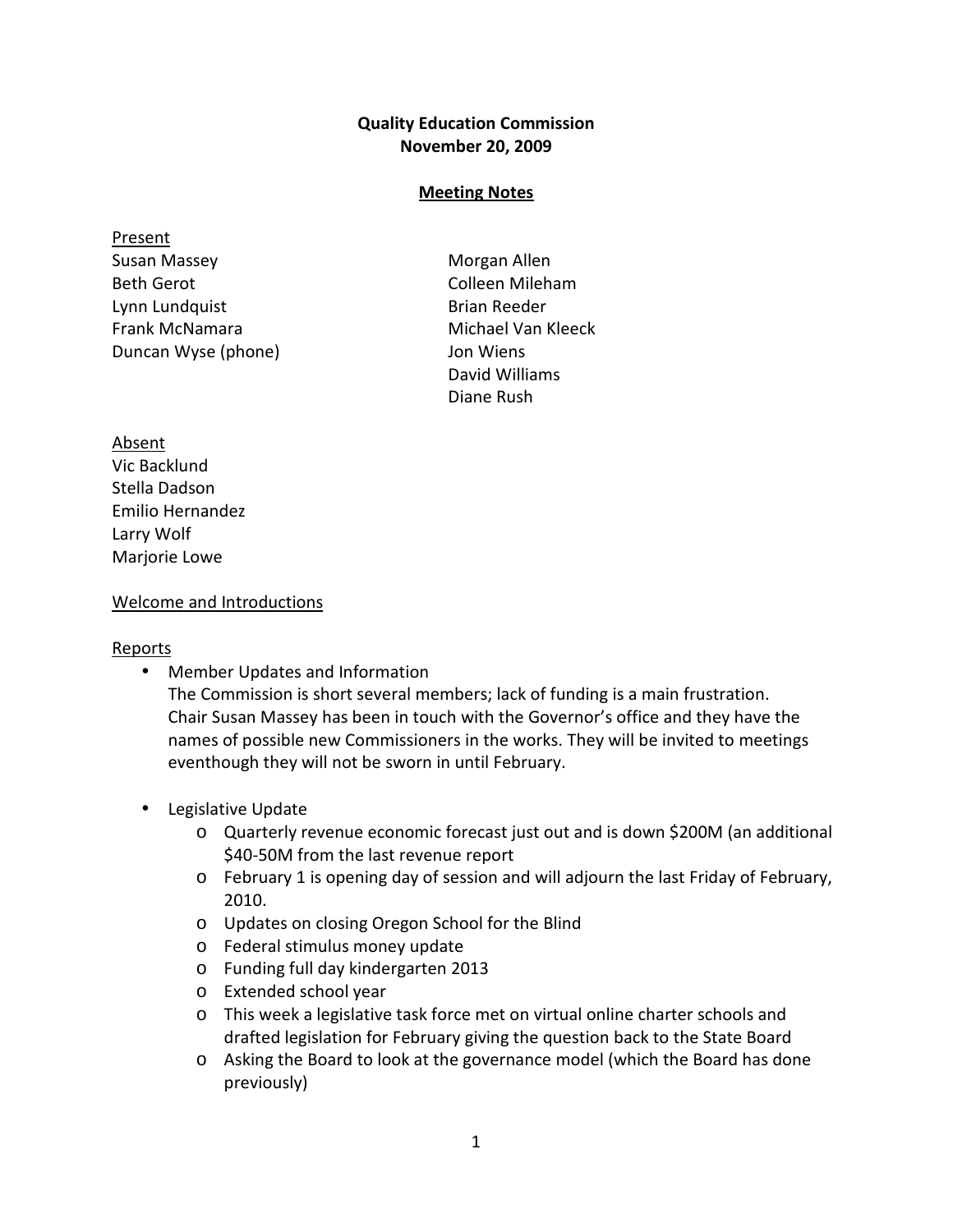- o Cindy Hunt and Morgan Allen testified on behalf of the Board and they will meet again before February.
- o \$200 million at risk, really backfilled by rainy day fund
- $\circ$  \$200 million appropriation is not connected directly to two tax measures but in reality they are
- o AOC had a panel (Steve Novick and John Chandler (?) it's really in the neighborhood of \$400 million
- o Legislature is now naming dollar amounts
- o Ballot Measure 1 Report Dana Richardson (of the legislative office) and others drafted Ballot Measure 1 Report; met once to discuss but final version has gone out.
- Analysis of Course-Taking Patterns in High School Brian Reeder
	- o Building data sets and expanding to multiple years and more grades
	- $\circ$  Issues from last meeting Brian has structured framework around the middle school/high school transition so that the results can provide guidance about the allocation of resources between the middle school and high school prototypes in the QEM.
	- o To what extent is course-taking responsible for observed variations in student performance
- Assessment Data Analysis Presentation Jon Wiens
	- o Growth model (see handout)
	- o 50% redline = tipping point
	- o Outliers deviations
	- o Growth is hard to disentangle
	- o The real challenge is to make growth consistent across all grade levels
	- o Regression to the mean is evident
	- o Chair Susan Massey would like to discuss composition of state assessment
	- o How are state assessments organized?
	- o Who determines amount of geometry required?
	- o Many states are using growth models in AYP now
- Proficiency-Based Instruction and Current Developments in Oregon Schools Colleen Mileham (handouts provided)
	- o Credit options OAR 581-022-1131 has been revised rather than creating a new OAR
	- o Comments regarding 1990s and scoring guides; is there any research done on that to build on success of 1990s?
	- o Can never slack off on any kind of professional development
	- o Example is Scappoose High School; most action occurs at the high school level but it applies to all grade levels
	- o Also see a decrease in drop out numbers
	- o The biggest challenge of moving toward the system is us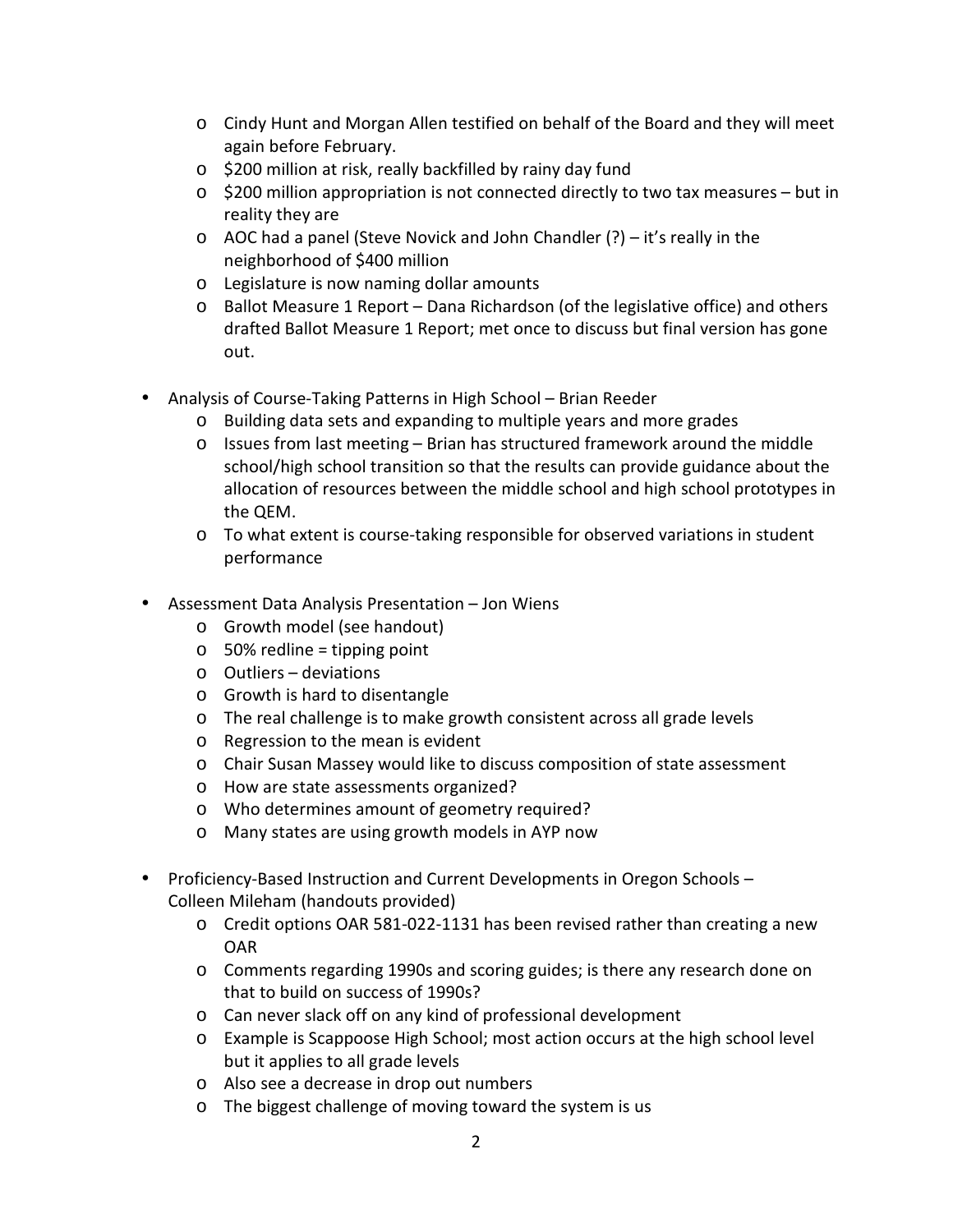- o It's a system change and we must also think of this in terms of teacher skills
- o Philosophically, all kids can learn and achieve (speaking anecdotally)
- o Proficiency Academy in Redmond, Charter School, began this fall
- o Professional development is the most important part of this work
- o Administrators and Principals need opportunities to talk to their colleagues and to come together and have dialogue
- QEC Panels
	- o What is success? Do the standards really tell us what we need to know?
	- o Who are the definers? OUS performance models were before its time
	- o How do we identify college readiness?
		- Seat time diploma
		- **Proficiency diploma**
		- **Special education diploma**
		- Allowing credit based on proficiency
	- o We are responsible for the structure of the Quality Education Model and whether or not the structure of the model needs to change
	- o Is it just another good idea? Is it just another CIM and CAM?
	- o Are we changing or are we adding? Is this a paradigm shift or enhancement?
	- o It's evolving; much of the past is represented in our work today but with a different name or label
		- Building on theknowledge base
		- **FICUM** Focus on the instructional core/classroom is very important
	- o The success and the documentation of the success is what really matters
		- Business education compact workshop BEC for a fee
		- $\blacksquare$  Teachers seeing is key
		- $\blacksquare$  ExEL leadership project is key
		- Release time to grapple with colleagues is important
		- **Instructional core (student engagement) is most critical**
	- o Frank reviews Best Practices Panel's first meeting grading practices, class sizes by course code
		- What we want to do is look at some school measures (AYP Report Card) that allows us to sort schools and get a list to look at high and low performing and compare them in a matched set; then look for outliers to look at them on a case study basis.
		- Bore in with detail process to see what's happening at the building level and in the classrooms to see factors that might influence the performance data
		- Goal Identify schools in order to create these matched pairs:

| similar    |  |
|------------|--|
| dissimilar |  |

demographics student results

dissimilar student results

similar patterns of coursetaking